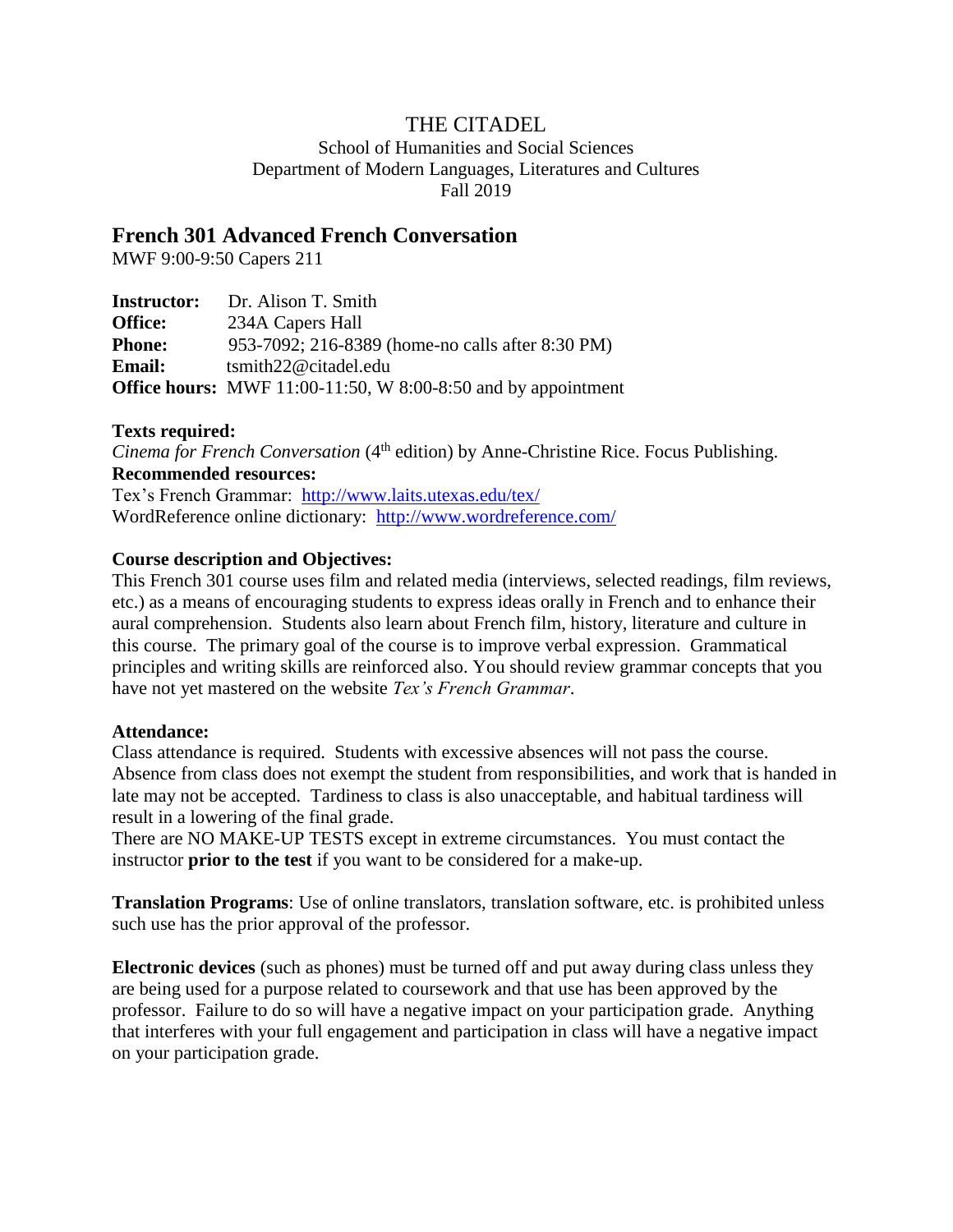#### **Homework:**

Students should complete written assignments and study vocabulary on a daily basis. Students must complete all work assigned by the instructor. The instructor will collect written assignments in addition to any oral assignments to be prepared for class. Only partial credit will be given for any assignment that is handed in late.

## **Participation:**

Students must prepare thoroughly for each class and participate actively in French during class. An evaluation of your participation in class is an important component of your grade, and your participation grade will be measured by consistent classroom efforts, a consistent effort to communicate in French, and attendance.

## **Grade distribution:**

Class participation and preparation (includes weekly quizzes and pop quizzes) 25% Homework (compositions, oral presentations, and other assignments) 25% Tests 30% Final exam 20%

# **Grading scale:**

- A 90 100
- B 80-89
- $C = 70 79$
- $D = 60 69$
- F 59 and below

All students are expected to adhere to the Honor Code. Students should be aware that violations include any type of cheating or copying of exams, quizzes, homework, and compositions, in addition to the use of online or other translation programs previously mentioned.

Any student eligible for and needing academic adjustments or accommodations because of a disability should speak with the instructor during office hours or outside of class.